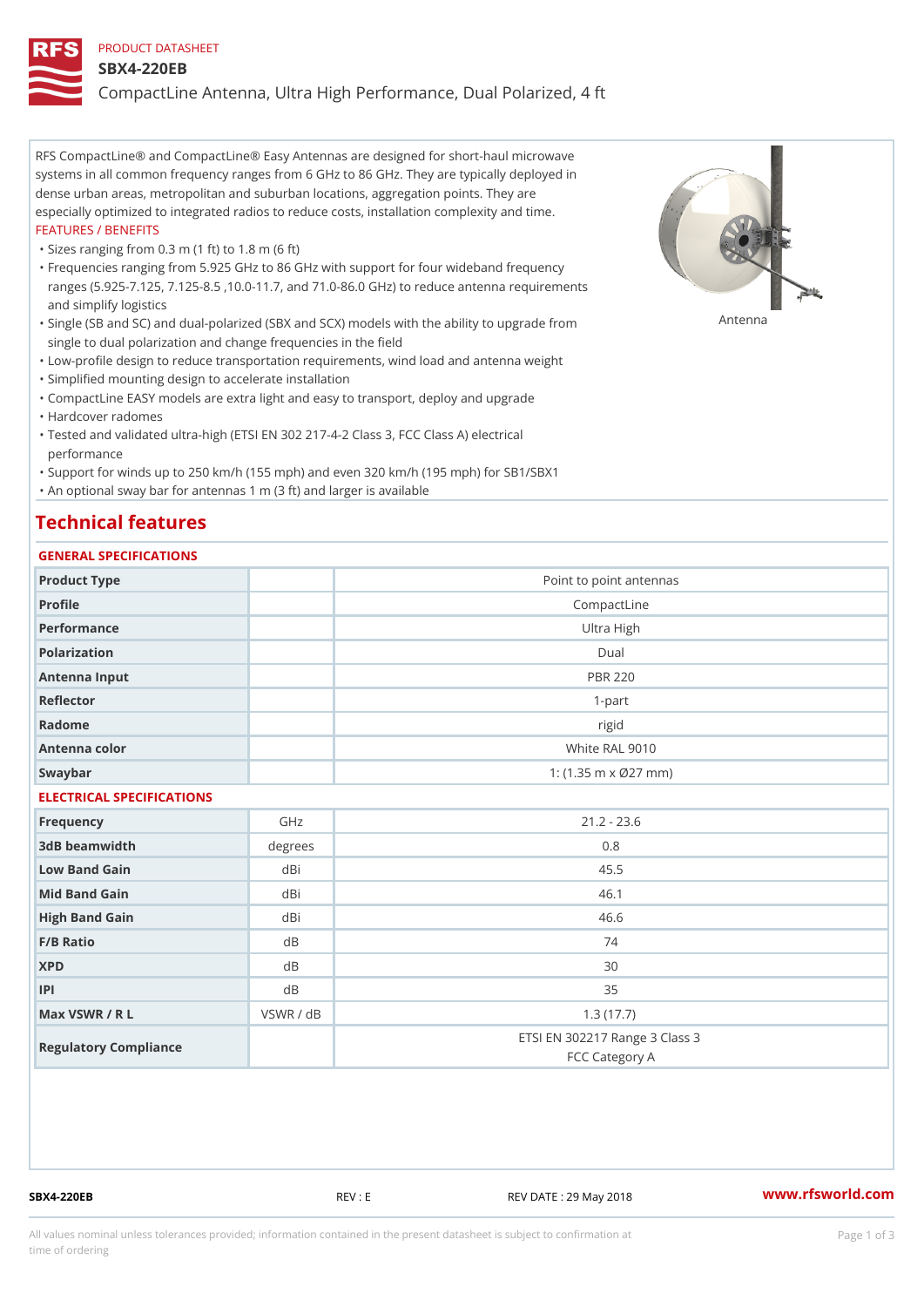## PRODUCT DATASHEET

## SBX4-220EB

CompactLine Antenna, Ultra High Performance, Dual Polarized, 4 ft

| MECHANICAL SPECIFICATIONS                           |              |              |                                                   |  |
|-----------------------------------------------------|--------------|--------------|---------------------------------------------------|--|
| Diameter                                            |              | ft $(m)$     | 4(1.2)                                            |  |
| Elevation Adjustment                                |              | degrees      | ± 15                                              |  |
| Azimuth Adjustment                                  |              | degrees      | ± 15                                              |  |
| Polarization Adjustment                             |              | $degree$ :   | Dual                                              |  |
| Mounting Pipe Diameter<br>minimum                   |              | $mm$ (in)    | 114(4.5)                                          |  |
| Mounting Pipe Diameter<br>maximum                   |              | $mm$ (in)    | 114(4.5)                                          |  |
| Approximate Weight                                  |              | kg (lb)      | 30(66)                                            |  |
| Survival Windspeed                                  |              | $km/h$ (mph) | 200 (125)                                         |  |
| Operational Windspeed                               |              | $km/h$ (mph) | 200 (125)                                         |  |
| <b>STRUCTURE</b>                                    |              |              |                                                   |  |
| Radome Material                                     |              |              | rigid                                             |  |
| FURTHER ACCESSORIES                                 |              |              |                                                   |  |
| optional Swaybar                                    |              |              | 1: SMA-SK-4 (1.35 m x Ø33 mm)                     |  |
| Further Accessories                                 |              |              | SMA-SKO-UNIVERSAL : Universal sway bar fixation l |  |
| MOUNTOUTLINE                                        |              |              |                                                   |  |
| $Dimension_A$                                       | m m<br>(in)  |              | 1262(49.7)                                        |  |
| $Dimension_B$                                       | m m<br>(in)  |              | 608 (23.9)                                        |  |
| $Dimen sion_C$                                      | m m<br>(i n) |              | 270 (10.6)                                        |  |
| $Dim_D -$<br>$114$ m m $(4.5$ _ ir $)$ $R$ ii p $e$ | m m          |              | 358 (14.1)                                        |  |
| $Dimension$ = E                                     | m m<br>(i n) |              | 59(2.3)                                           |  |
| $Dimension_F$                                       | m m<br>(in)  |              | 230(9.1)                                          |  |
| $D$ imension_G                                      | m m<br>(in)  |              | 186(7.3)                                          |  |

SBX4-220EB REV : E REV : REV DATE : 29 May 2018 WWW.rfsworld.com

All values nominal unless tolerances provided; information contained in the present datasheet is subject to Pcapgelio an atio time of ordering